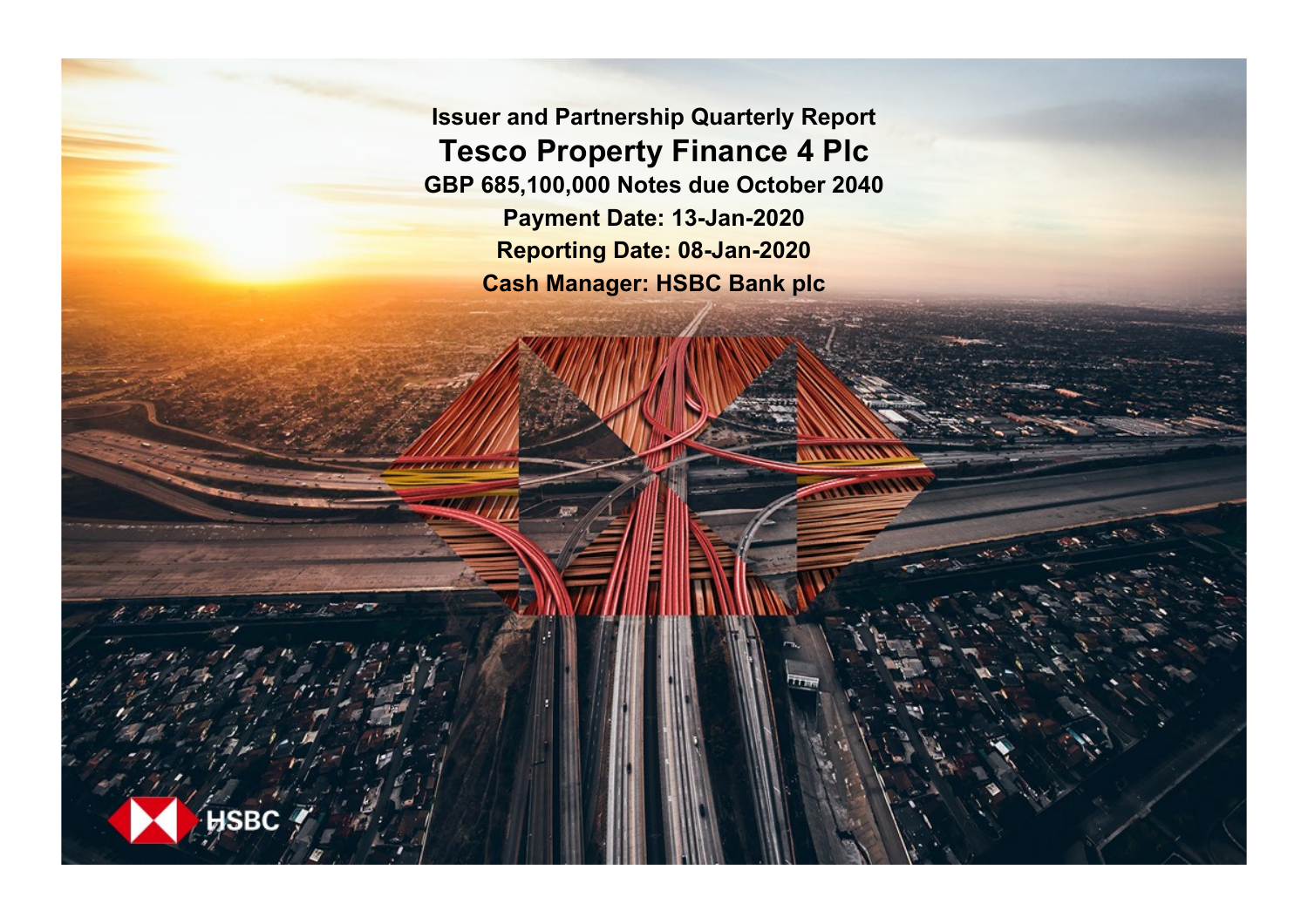

#### **Contents**

<span id="page-1-0"></span>

|                                                  | Page           |
|--------------------------------------------------|----------------|
| Contents                                         | $\overline{2}$ |
| <b>Transaction Details</b>                       | 3              |
| Loan Report                                      | 4              |
| Reserves                                         | 5              |
| <b>Partnership Accounts</b>                      | 6              |
| Partnership Available Funds                      | 8              |
| Partnership Pre-Enforcement Priority of Payments | 9              |
| <b>Bond Report</b>                               | 10             |
| <b>Bond Ratings</b>                              | 11             |
| <b>Issuer Accounts</b>                           | 12             |
| <b>Issuer Available Funds</b>                    | 13             |
| Issuer Pre-Enforcement Priority of Payments      | 14             |
| <b>Disclaimer</b>                                | 15             |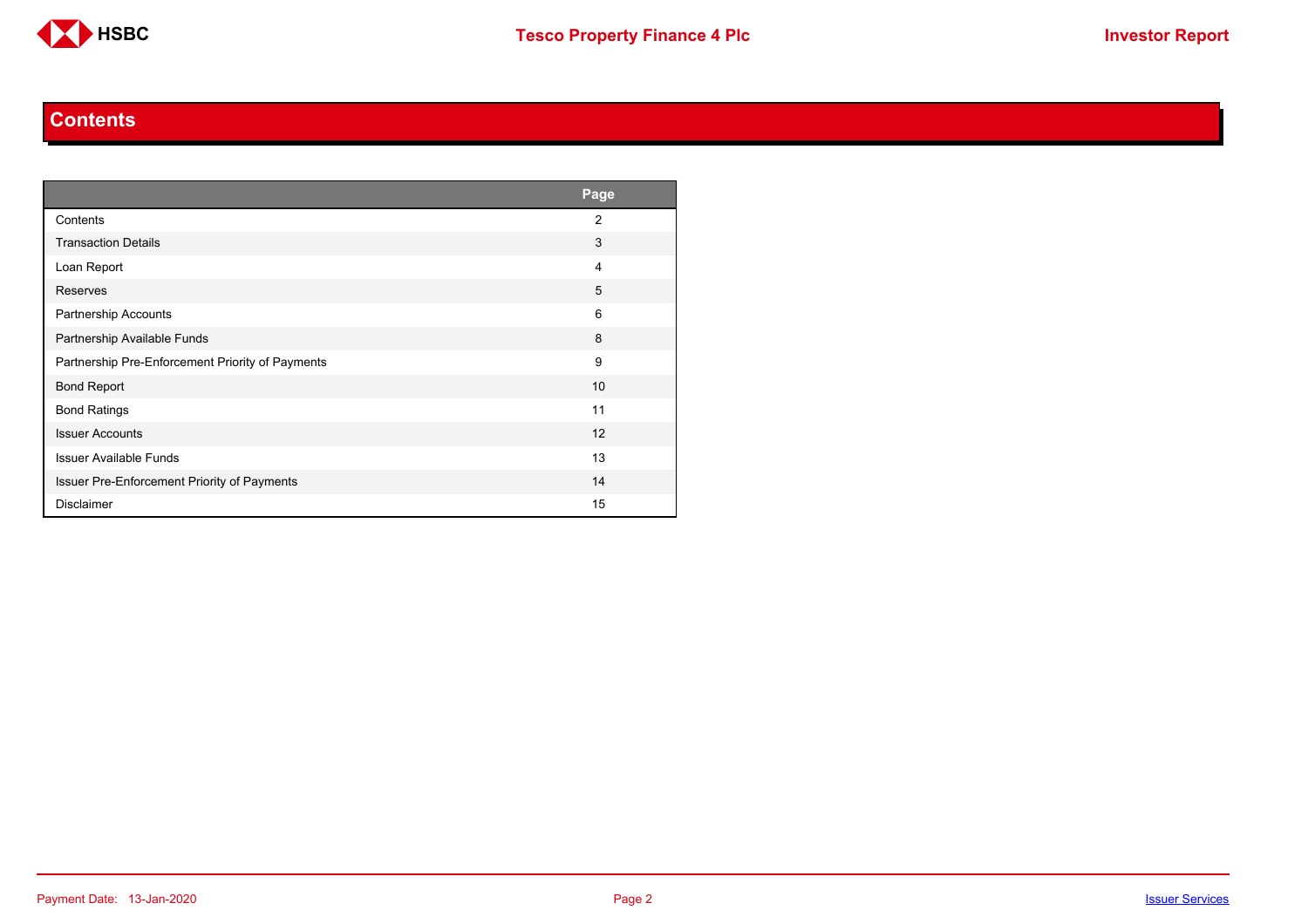

#### <span id="page-2-0"></span>**Transaction Details**

| <b>Key Dates</b>            |                             | <b>HSBC Contact Details</b>    |
|-----------------------------|-----------------------------|--------------------------------|
| <b>Closing Date</b>         | Wednesday, 9 February, 2011 | Role                           |
| <b>Calculation Date</b>     | Wednesday, 8 January, 2020  | Name                           |
| Calculation Period (start)  | Tuesday, 8 October, 2019    | Email                          |
| Calculation Period (end)    | Wednesday, 8 January, 2020  | Group Email                    |
| Interest Period (start)     | Monday, 14 October, 2019    | Telephone                      |
| Interest Period (end)       | Monday, 13 January, 2020    |                                |
| <b>Current Payment Date</b> | Monday, 13 January, 2020    | Period Day Counts              |
| Next Payment Date           | Tuesday, 14 April, 2020     | <b>Calculation Period Days</b> |
| <b>Final Maturity Date</b>  | Wednesday, 10 October, 2040 | <b>Interest Period Days</b>    |

| <b>HSBC Contact Details</b> |                               |
|-----------------------------|-------------------------------|
| Role                        | <b>Client Service Manager</b> |
| Name                        | Arjeet Das                    |
| Email                       | arjeet.das@hsbc.com           |
| Group Email                 | ctla.securitsation@hsbc.com   |
| Telephone                   | 0207 991 3754                 |

| Period Day Counts              |         |  |
|--------------------------------|---------|--|
| <b>Calculation Period Days</b> | 92 days |  |
| <b>Interest Period Days</b>    | 91 days |  |

| <b>Transaction Parties</b>  |                                             |
|-----------------------------|---------------------------------------------|
| <b>Issuer</b>               | Tesco Property Finance 4 Plc                |
| The Partnership             | The Tesco Navona Limited Partnership        |
| Cash Manager                | <b>HSBC Bank plc</b>                        |
| Account Bank                | <b>HSBC Bank plc</b>                        |
| <b>Property Advisor</b>     | Cushman & Wakefield LLP                     |
| <b>Issuer Swap Provider</b> | Tesco                                       |
| Property Pool Manager       | Spen Hill Management Limited                |
| Partnership Operator        | Crestbridge Property Partnerships Ltd       |
| Trustee                     | HSBC Corporate Trustee Company (UK) Limited |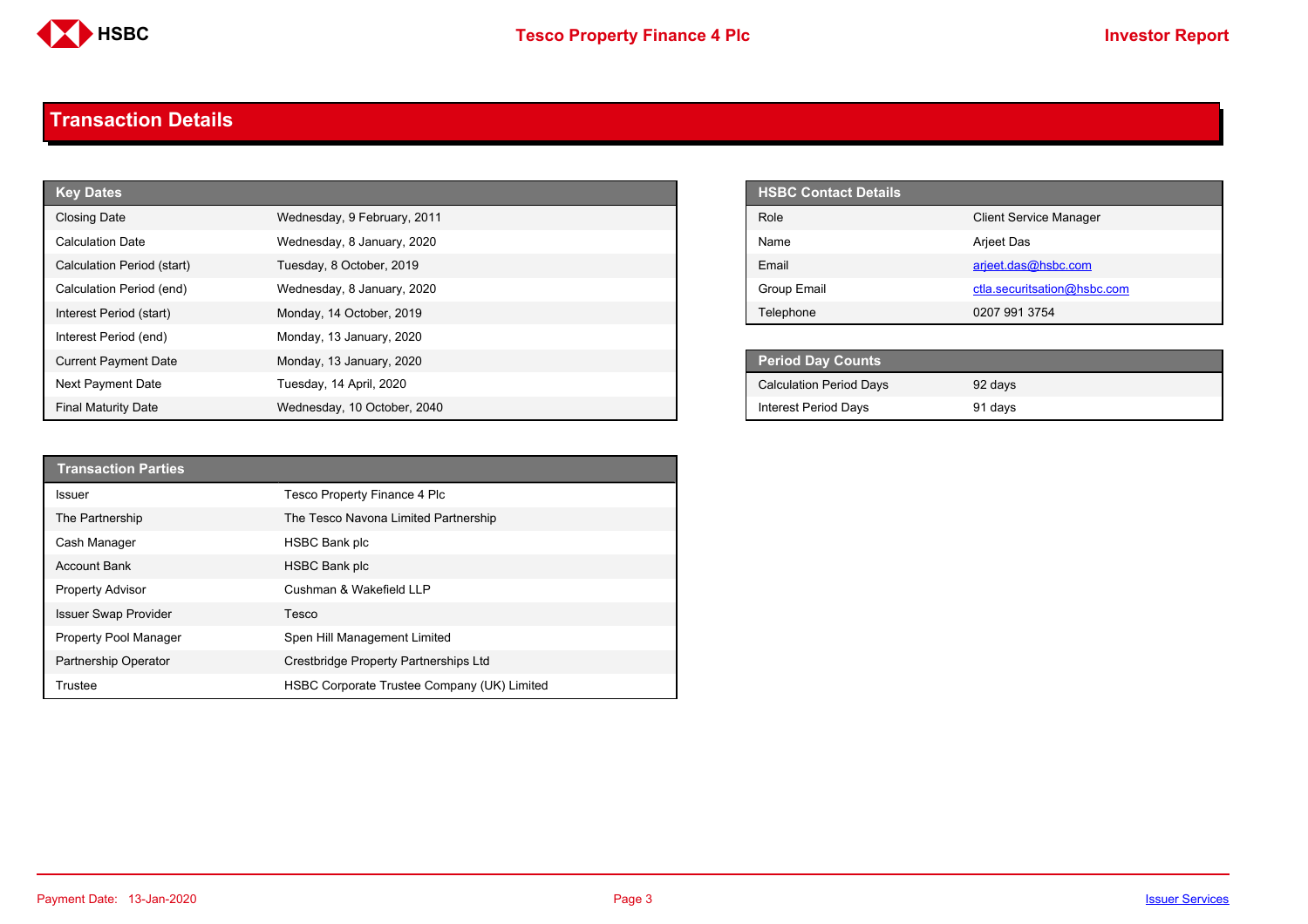

## <span id="page-3-0"></span>**Loan Report**

| <b>Class</b>                      | <b>FACILITY</b>           |
|-----------------------------------|---------------------------|
| Currency                          | GBP                       |
| ISIN                              |                           |
| <b>Payment Frequency</b>          | Quarterly                 |
| <b>Current Payment Date</b>       | 13-Jan-2020               |
| <b>Interest Accrual Method</b>    | <b>Actual/Actual ICMA</b> |
| <b>Final Maturity Date</b>        | 10-Oct-2040               |
|                                   |                           |
| <b>Current Period Rates:</b>      |                           |
| Reference Index                   | <b>Fixed Rate</b>         |
| <b>Index Determination Date</b>   | N/A                       |
| <b>Index Rate</b>                 | 5.80060%                  |
| Margin                            | 0.00000%                  |
| <b>Total Coupon</b>               | 5.80060%                  |
|                                   |                           |
| <b>Transaction Amounts:</b>       |                           |
| <b>Original Issue Size</b>        | £ 685,100,000.00          |
| Opening Balance for Period        | £667,704,954.00           |
| <b>Beginning Pool Factor</b>      | 0.97461                   |
| <b>Principal Repayments</b>       | £ 620,500.00              |
| <b>Closing Balance for Period</b> | £ 667,084,454.00          |
| <b>Ending Pool Fctor</b>          | 0.97370                   |
|                                   |                           |
| <b>Prior Unpaid Interest</b>      | £0.00                     |
| Interest on Prior Unpaid          | £ 0.00                    |
| <b>Current Interest Due</b>       | £9,682,723.39             |
| <b>Total Interest Paid</b>        | £9,682,723.39             |
| <b>Unpaid Interest</b>            | £0.00                     |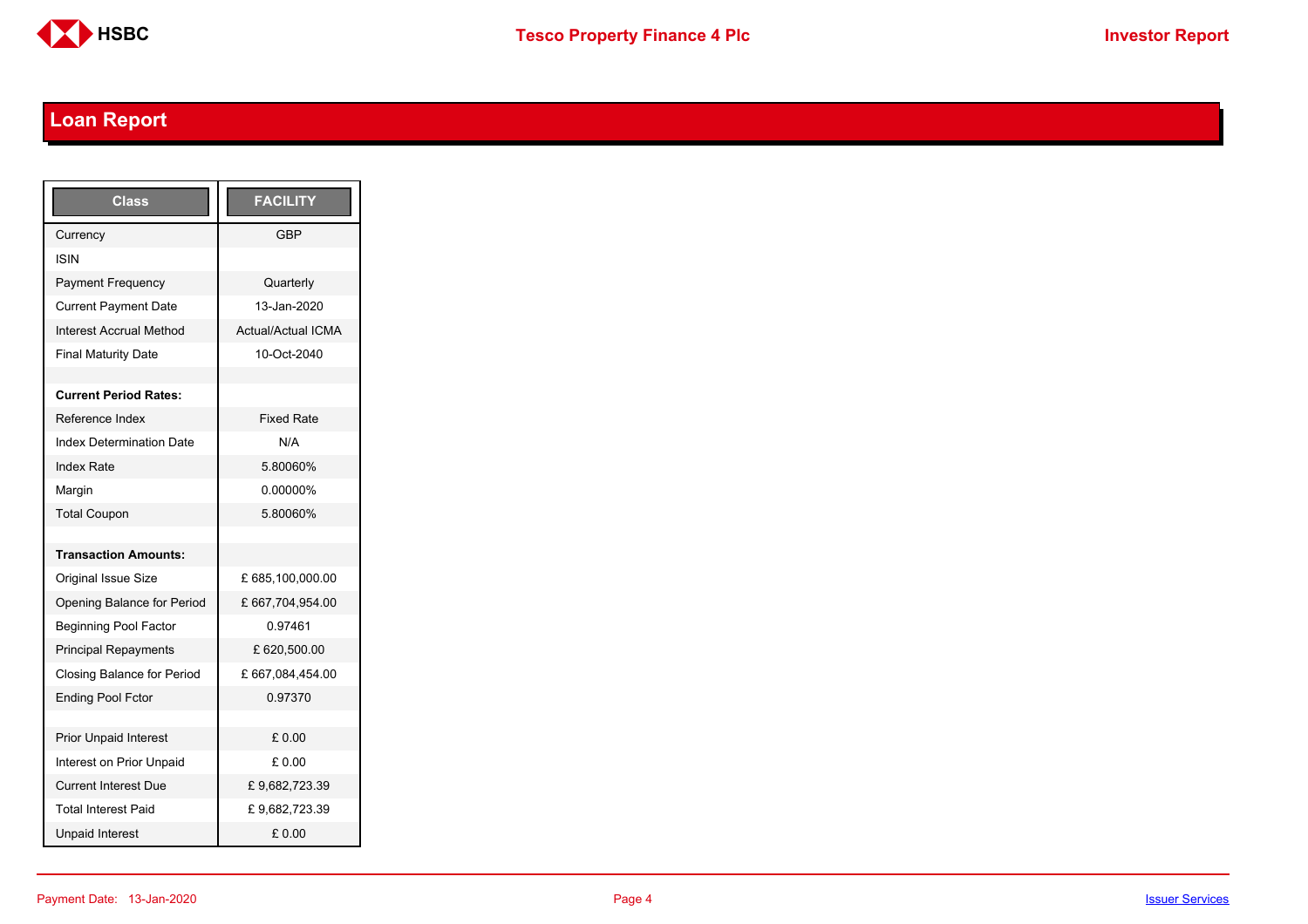

### <span id="page-4-0"></span>**Partnership Reserves**

| <b>Partnership Expenses Reserve Ledger</b>         |              |
|----------------------------------------------------|--------------|
| <b>Opening Balance</b>                             | £493.192.47  |
| Debits to the Partnership Expenses Reserve Ledger  | £ 0.00       |
| Credits to the Partnership Expenses Reserve Ledger | £ 6,807.53   |
| Closing Balance                                    | £ 500,000.00 |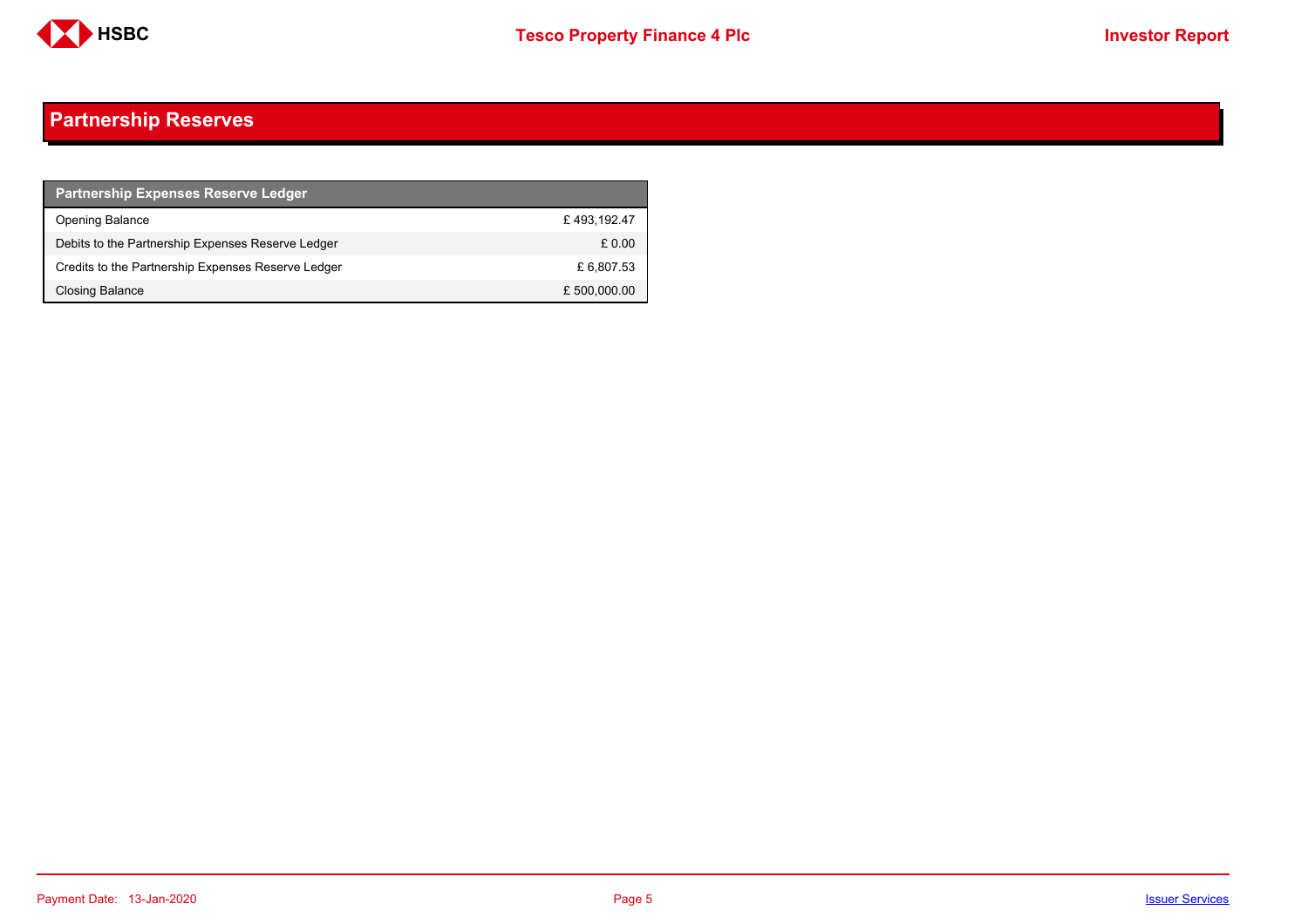

### <span id="page-5-0"></span>**Partnership Accounts**

| <b>Partnership Rent Account</b>         |               |
|-----------------------------------------|---------------|
| <b>Opening Balance</b>                  |               |
| Debits to the Partnership Rent Account  | £9,597,511.20 |
| Credits to the Partnership Rent Account | £9,597,511.20 |
| <b>Closing Balance</b>                  |               |

| <b>Partnership Disposal Proceeds Account</b>         |  |
|------------------------------------------------------|--|
| Opening Balance                                      |  |
| Debits to the Partnership Disposal Proceeds Account  |  |
| Credits to the Partnership Disposal Proceeds Account |  |
| <b>Closing Balance</b>                               |  |

| <b>Partnership Insurance Proceeds Account</b>         |  |
|-------------------------------------------------------|--|
| <b>Opening Balance</b>                                |  |
| Debits to the Partnership Insurance Proceeds Account  |  |
| Credits to the Partnership Insurance Proceeds Account |  |
| <b>Closing Balance</b>                                |  |

| <b>Partnership VAT Account</b>         |                |
|----------------------------------------|----------------|
| <b>Opening Balance</b>                 | £ 2,063,259.04 |
| Debits to the Partnership VAT Account  | £ 2,082,855.42 |
| Credits to the Partnership VAT Account | £1.955.284.30  |
| Closing Balance                        | £1,935,687.92  |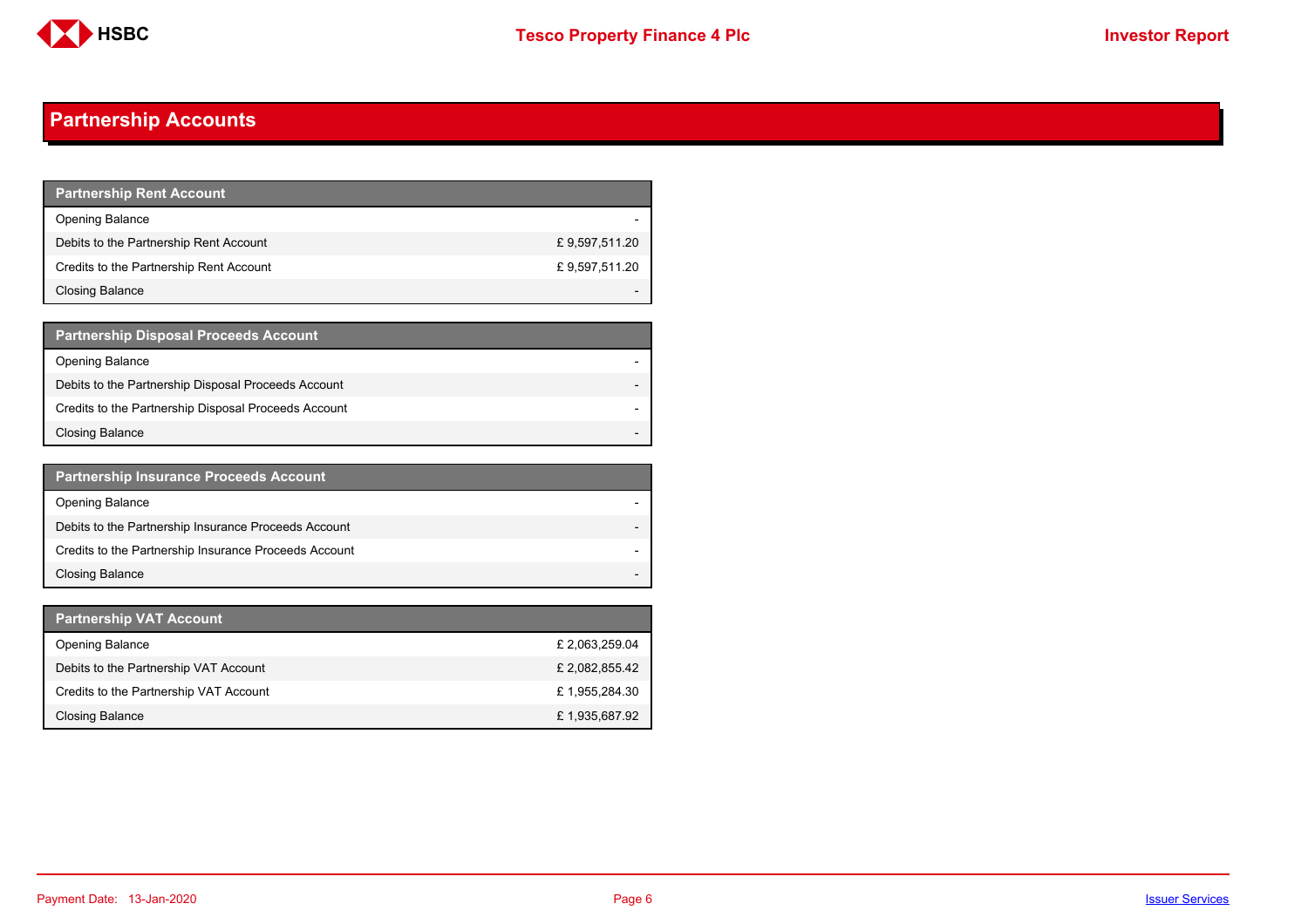

### **Partnership Accounts**

| <b>Partnership Transaction Account</b>         |                |
|------------------------------------------------|----------------|
| <b>Opening Balance</b>                         | £493.192.48    |
| Debits to the Partnership Transaction Account  | £10,673,118.25 |
| Credits to the Partnership Transaction Account | £10,679,925.78 |
| Closing Balance                                | £500,000.01    |

| <b>General Partner Corporation Tax Reserve</b>         |             |
|--------------------------------------------------------|-------------|
| <b>Opening Balance</b>                                 | £311,627.82 |
| Debits to the General Partner Corporation Tax Reserve  |             |
| Credits to the General Partner Corporation Tax Reserve |             |
| <b>Closing Balance</b>                                 | £311,627.82 |

| <b>General Partner VAT Transaction Account</b>         |  |
|--------------------------------------------------------|--|
| <b>Opening Balance</b>                                 |  |
| Debits to the General Partner VAT Transaction Account  |  |
| Credits to the General Partner VAT Transaction Account |  |
| <b>Closing Balance</b>                                 |  |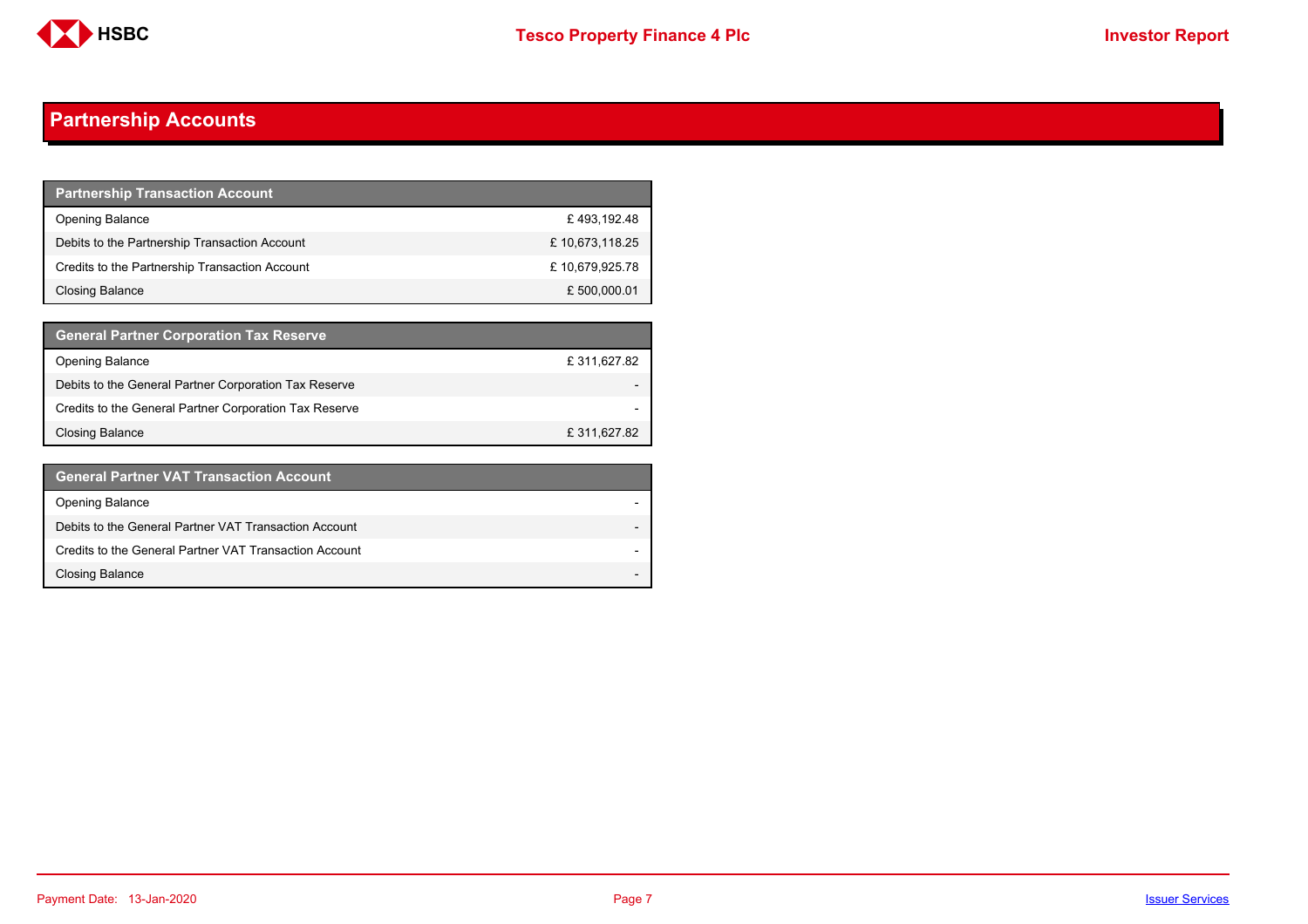

## <span id="page-7-0"></span>**Partnership Available Funds**

| <b>Available Interest Proceeds</b>                                                                                                                     |                |
|--------------------------------------------------------------------------------------------------------------------------------------------------------|----------------|
| (a) Rental Income Received by the Partnership                                                                                                          | £9,597,511.20  |
| (b) the Yardley Available Funds                                                                                                                        | £1,078,304.45  |
| (c) the amount payable to the Partnership by the Issuer under Swap Agreement the amount payable to the Partnership by the Issuer under Swap Agreeement | £10,016,573.00 |
| (d) Amount transferred from the Partnership VAT account                                                                                                |                |
| (e) Amount to be transferred from the Partnership Disposal Account                                                                                     |                |
| (f) Amount to be transferred from the Partnership Insurance Proceeds Account                                                                           |                |
| (g) Interest received by on the Partnership Accounts and Rent Account                                                                                  | £4,110.13      |
| (h) Eligible Investment Earnings by Partnership                                                                                                        |                |
| (i) Any advance of the Partnership Expenses Loan                                                                                                       |                |
| (i) any net proceeds of a CPO Disposal of a Mortgaged Property                                                                                         |                |
| (k) Funds recorded on the Subordinated Reserve Ledger                                                                                                  |                |
| (I) any net proceeds of a disposal of a Mortgage Property                                                                                              |                |
| (m) Any other sums standing to credit of the Partnership Transaction Account                                                                           |                |
| <b>Total Available Proceeds</b>                                                                                                                        | £20,696,498.78 |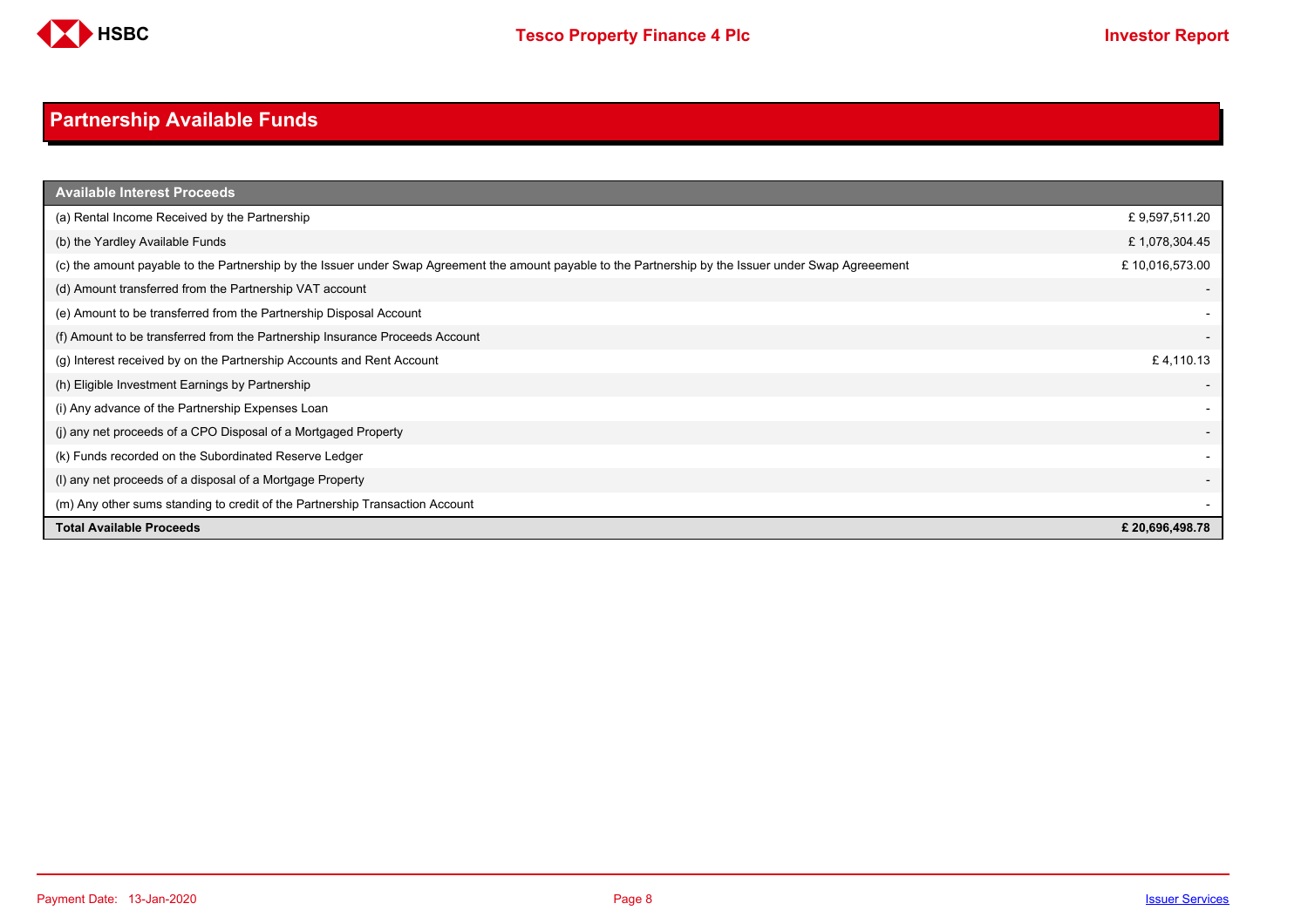

### <span id="page-8-0"></span>**Partnership Pre-Enforcement Priority of Payments**

| <b>Partnership Pre-Enforcement Priority of Payments</b>                                                                   | <b>Amounts Paid</b> | <b>Available Funds</b> |
|---------------------------------------------------------------------------------------------------------------------------|---------------------|------------------------|
|                                                                                                                           |                     | £20,696,498.78         |
| (a) in or towards satisfaction of any fees to the Partnership Security Trustee                                            | £1,500.00           | £20,694,998.78         |
| (b) in or towards satisfaction of Issuer Trustee and other Expenses (Ongoing Partnership Facility Fee)                    | £3,270.00           | £20,691,728.78         |
| (c) in or towards satisfaction of any operating expenses incurred by the Partnership (excluding GP UK Tax)                | £17,265.00          | £20,674,463.78         |
| (d) in or towards satisfaction, pro rata and pari passu according to the respective amounts due in respect of:            |                     | £20,674,463.78         |
| (i) Partnership Operator Fee                                                                                              | £1,876.73           | £20,672,587.05         |
| (ii) Partnership Property Advisor Fee                                                                                     |                     | £20,672,587.05         |
| (iii) Nominees/Nominees Holdco Corporate Services Provider Fee                                                            | £9,996.64           | £20,662,590.41         |
| (iv) Nominees/Nominees Holdco Side Letter Fee                                                                             |                     | £20,662,590.41         |
| (v) Account Bank Fee                                                                                                      |                     | £20,662,590.41         |
| (vi) Cash Manger Fee                                                                                                      |                     | £20,662,590.41         |
| (vii) Yardley Cash Manager Fee                                                                                            |                     | £20,662,590.41         |
| (viii) Issuer Corporate Services Provider, Paying Agent, Account Bank and Cash Manager (Ongoing Partnership Facility Fee) | £16,770.25          | £ 20,645,820.16        |
| (ix) Head Lease Payment                                                                                                   |                     | £ 20,645,820.16        |
| (e) Partnership Expenses Ledger payment (max £6,250)                                                                      | £6,414.94           | £ 20,639,405.22        |
| (f) in or towards satisfaction, pro rata and pari passu according to the respective amounts due in respect of:            |                     | £ 20,639,405.22        |
| (i) Partnership Loan Interest                                                                                             | £9,682,723.39       | £10,956,681.83         |
| (ii) Partnership Swap Payment                                                                                             | £10,107,733.09      | £848,948.74            |
| (g) Partnership Loan Principal Payment                                                                                    | £ 620,500.00        | £228,448.74            |
| (h) Issuer Profit Amount (Ongoing Partnership Facility Fee                                                                | £750.00             | £227,698.74            |
| (i) Partnership Property Pool Manager Fee                                                                                 |                     | £227,698.74            |
| (j) Partnership Swap Termination Amount                                                                                   |                     | £ 227,698.74           |
| (k) Partnership Expense Reserve Ledger Payment                                                                            | £392.59             | £227,306.15            |
| (I) Alteration Adjustment Rent/ Substitution Adjustment Rent Payment                                                      |                     | £ 227,306.15           |
| (m) any amount due and payable by the Partnership to the Subordinated Loan Facility                                       |                     | £ 227,306.15           |
| (n) any excess into the Partnership Distribution Account                                                                  | £ 227,306.15        |                        |
| <b>Total Distribution Amount</b>                                                                                          | £20,696,498.78      |                        |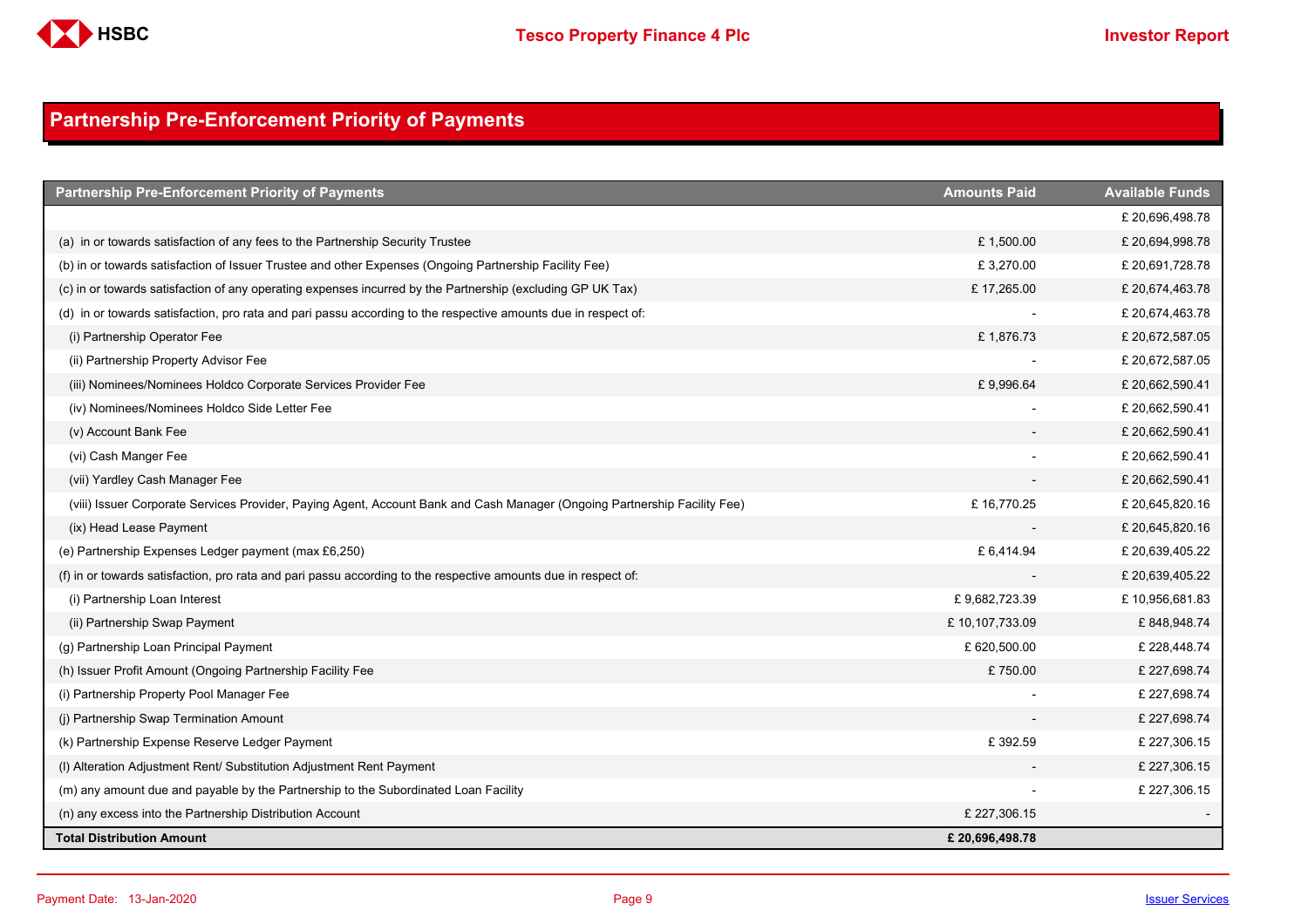

## <span id="page-9-0"></span>**Bond Report**

| Class                           | <b>BOND</b>               |
|---------------------------------|---------------------------|
| Currency                        | <b>GBP</b>                |
| ISIN                            | XS0588909878              |
| <b>Payment Frequency</b>        | Quarterly                 |
| <b>Current Payment Date</b>     | 13-Jan-2020               |
| Interest Accrual Method         | <b>Actual/Actual ICMA</b> |
| <b>Final Maturity Date</b>      | 10-Oct-2040               |
|                                 |                           |
| <b>Current Period Rates:</b>    |                           |
| Reference Index                 | <b>Fixed Rate</b>         |
| <b>Index Determination Date</b> | N/A                       |
| <b>Index Rate</b>               | 5.80060%                  |
| Margin                          | 0.00000%                  |
| <b>Total Coupon</b>             | 5.80060%                  |
|                                 |                           |
| <b>Transaction Amounts:</b>     |                           |
| Original Issue Size             | £ 685,100,000.00          |
| Opening Balance for Period      | £ 667,704,954.00          |
| <b>Beginning Pool Factor</b>    | 0.97461                   |
| <b>Principal Repayments</b>     | £ 620,500.00              |
| Closing Balance for Period      | £ 667,084,454.00          |
| <b>Ending Pool Fctor</b>        | 0.97370                   |
|                                 |                           |
| <b>Prior Unpaid Interest</b>    | £0.00                     |
| Interest on Prior Unpaid        | £ 0.00                    |
| <b>Current Interest Due</b>     | £9,682,723.39             |
| <b>Total Interest Paid</b>      | £9,682,723.39             |
| <b>Unpaid Interest</b>          | £0.00                     |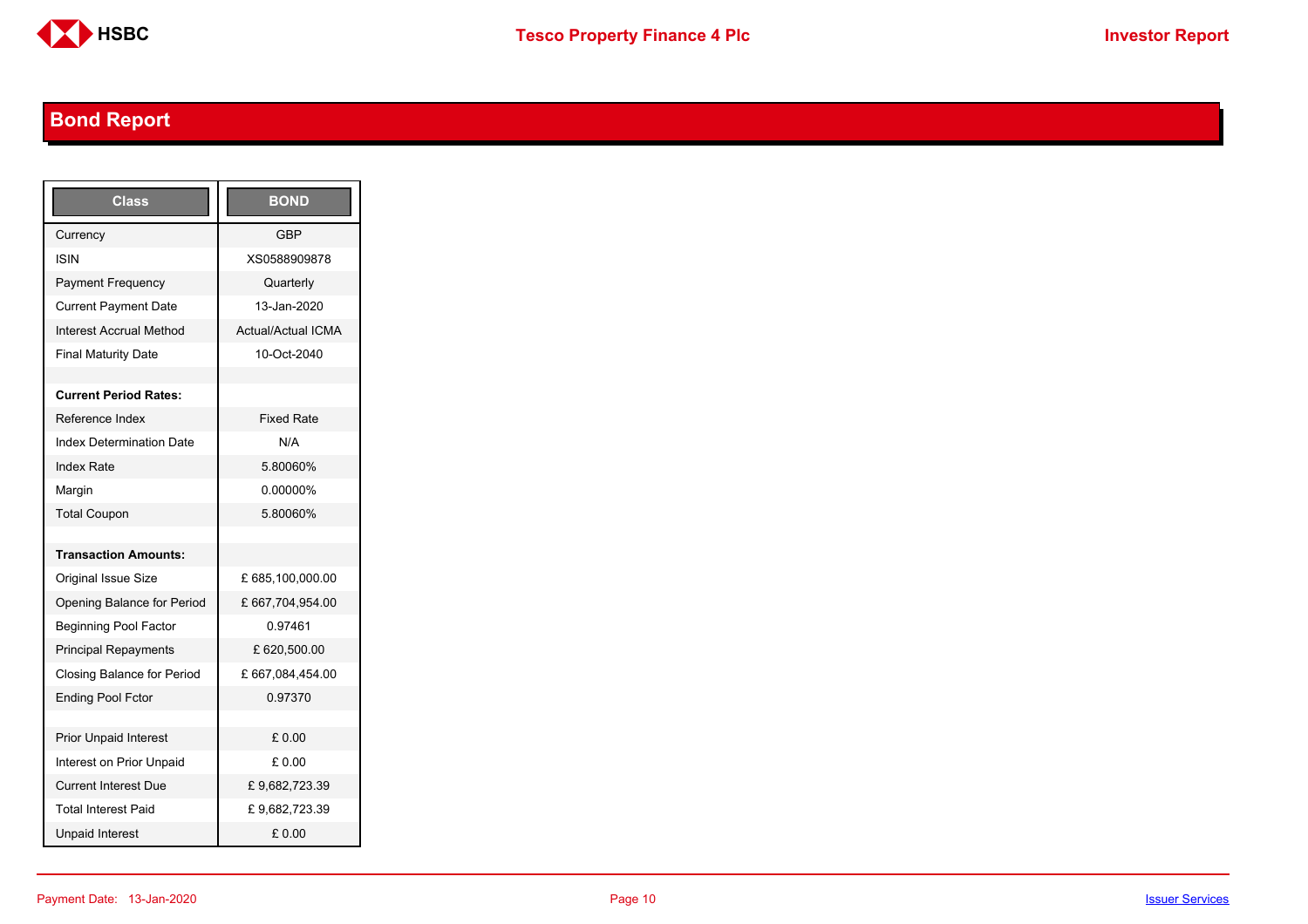

# <span id="page-10-0"></span>**Bond Ratings**

| <b>Original Ratings</b> | <b>S&amp;P</b> | Fitch        | Moody's   | <b>DBRS</b> |
|-------------------------|----------------|--------------|-----------|-------------|
| <b>BOND</b>             | BB+            | BB+          | Not Rated | n/a         |
|                         |                |              |           |             |
| <b>Current Ratings</b>  | S&P            | <b>Fitch</b> | Moody's   | <b>DBRS</b> |
| <b>BOND</b>             | BB+            | BBB-         | Baa3      | n/a         |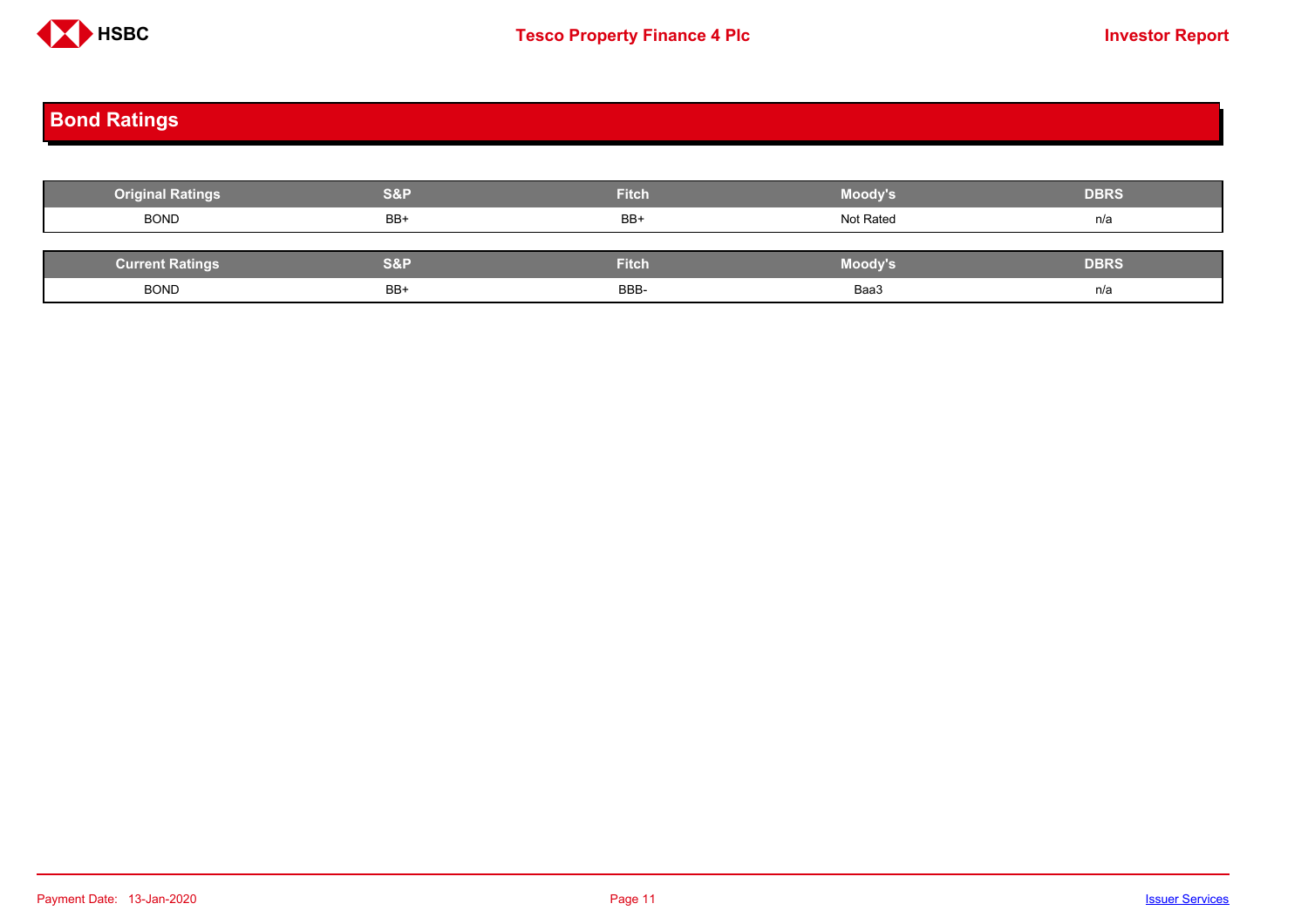

#### <span id="page-11-0"></span>**Issuer Accounts**

| <b>Issuer Transaction Account</b>         |                |
|-------------------------------------------|----------------|
| <b>Opening Balance</b>                    | £39.258.34     |
| Debits to the Issuer Transaction Account  | £10,414,470.83 |
| Credits to the Issuer Transaction Account | £10,415,220.83 |
| <b>Closing Balance</b>                    | £40.055.44     |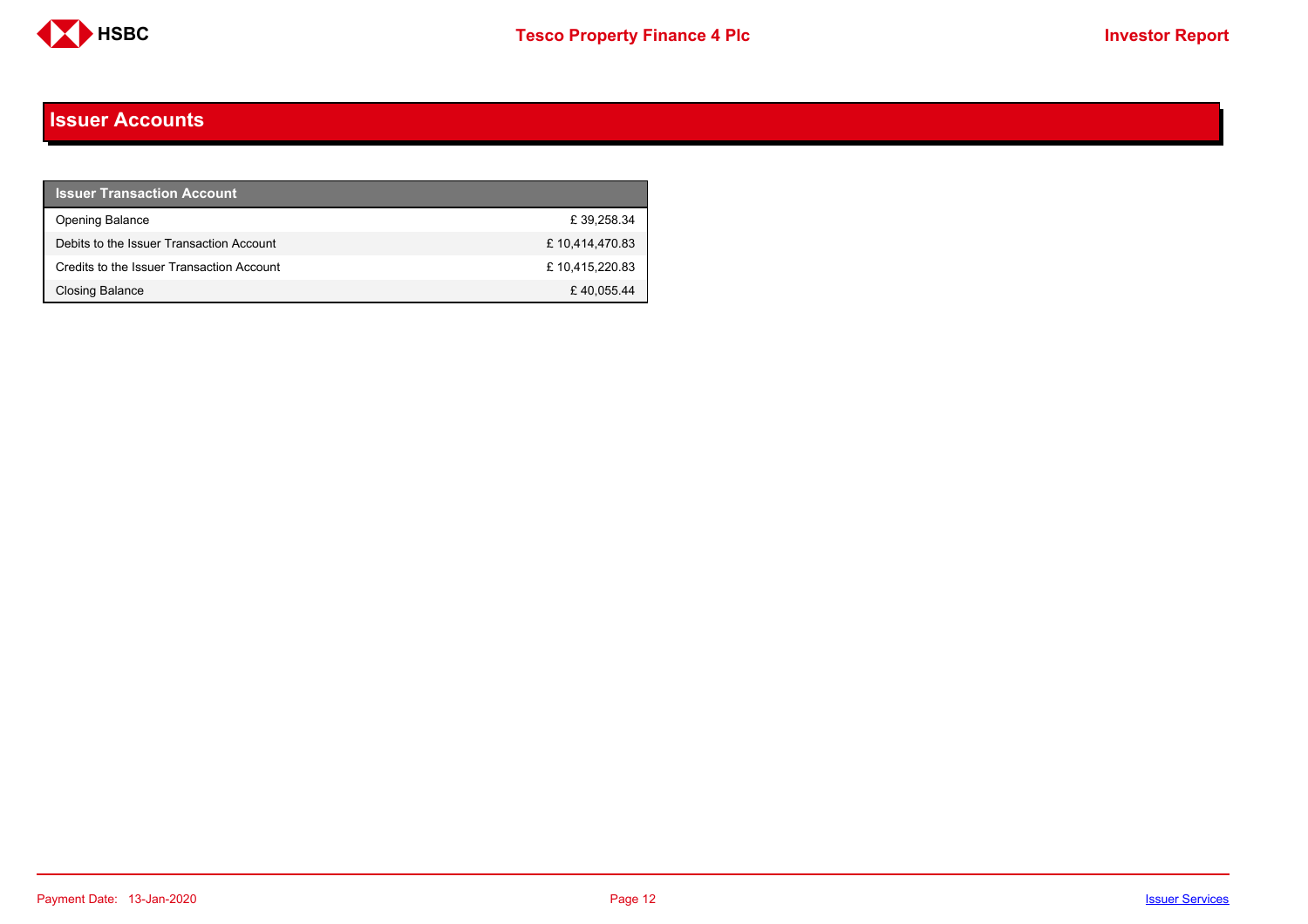

#### <span id="page-12-0"></span>**Issuer Available Funds**

| <b>Issuer Available Funds</b>                                                        |                |
|--------------------------------------------------------------------------------------|----------------|
| (a) any amount payable to the Issuer under the Partnership Swap Agreement            | £10,107,733.09 |
| (b) all interest, principal payable to the Issuer in respect of the Partnership Loan | £10,324,013.64 |
| (c) any amount payable to the Issuer under the Issuer Swap Agreement                 | £10,016,573.00 |
| (d) interest received by the Issuer on the Issuer Transaction Account                | £47.10         |
| (e) the earnings and proceeds from the Issuer making any Eligible Investmentst       |                |
| <b>Total Available Interest Proceeds</b>                                             | £30.448.366.83 |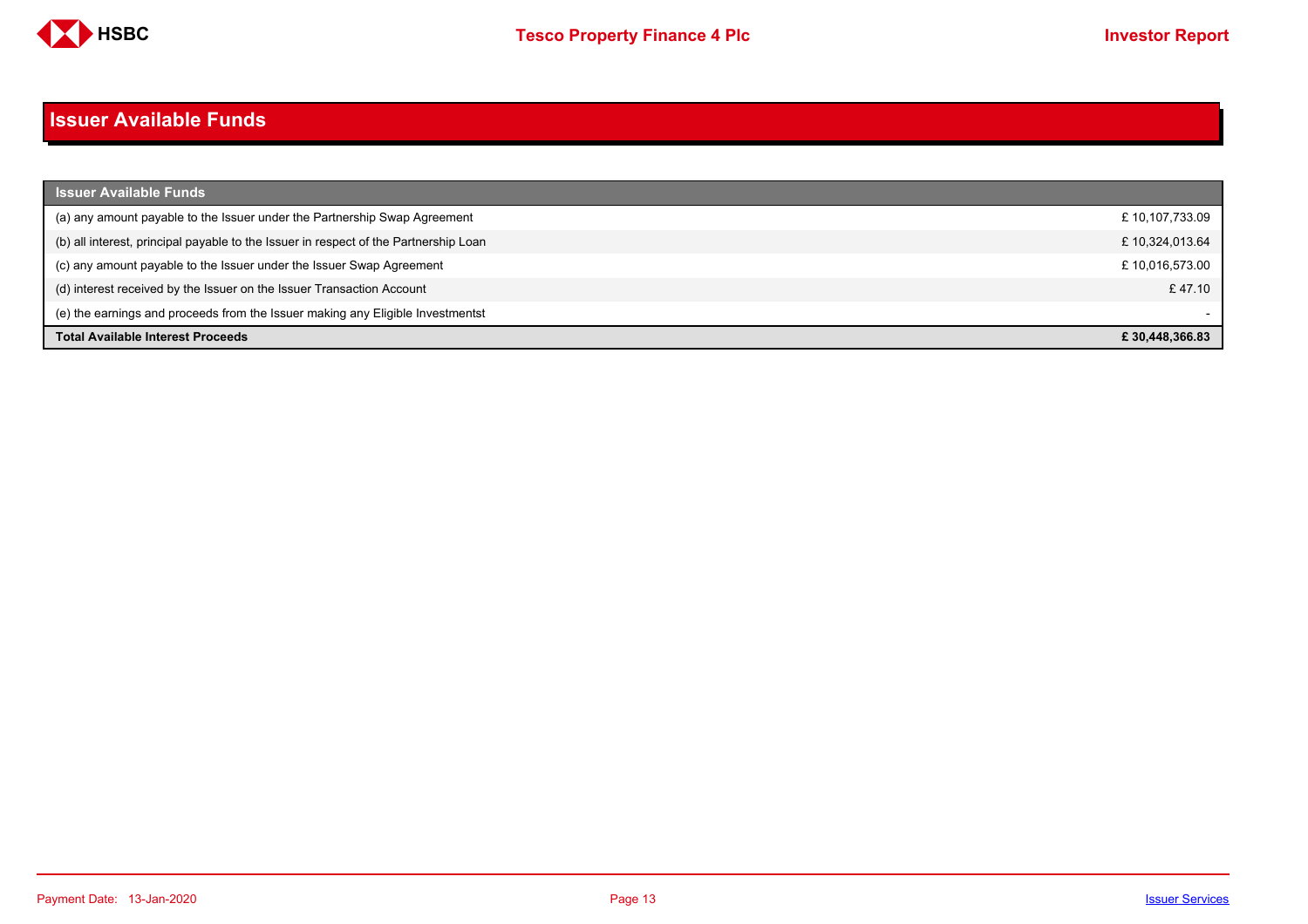

### <span id="page-13-0"></span>**Issuer Pre-Enforcement Priority of Payments**

| <b>Issuer Pre-Enforcement Priority of Payments</b>                                                                       | <b>Amounts Paid</b>      | <b>Available Funds</b> |
|--------------------------------------------------------------------------------------------------------------------------|--------------------------|------------------------|
|                                                                                                                          |                          | £30,448,366.83         |
| (a) in or towards satisfaction of amounts due in respect of the fees and any other amounts payable by the Issuer to the: | $\overline{\phantom{a}}$ | £30,448,366.83         |
| (i) Bond Trustee                                                                                                         | £1,200.00                | £30,447,166.83         |
| (ii) Security Trustee                                                                                                    | £1,500.00                | £30,445,666.83         |
| (b) in or towards satisfaction of any amounts payable by the Issuer in respect of operating expenses                     | £570.00                  | £30,445,096.83         |
| (c) in or towards satisfaction, pro rata and pari passu according to the respective amounts due in respect of:           | $\overline{\phantom{a}}$ | £30,445,096.83         |
| (i) Issuer/Issuer Holdco Corporate Services Provider Fee                                                                 | £11,770.25               | £30,433,326.58         |
| (ii) Paying Agent/Registrar Fee                                                                                          | £500.00                  | £30,432,826.58         |
| (iii) Account Bank Fee                                                                                                   | £750.00                  | £30,432,076.58         |
| (iv) Cash Manager Fee                                                                                                    | £3,750.00                | £30,428,326.58         |
| (d) in or towards satisfaction, pro rata and pari passu according to the respective amounts due in respect of:           |                          | £30,428,326.58         |
| $(i)(a)$ Bond Interest                                                                                                   | £9,682,723.39            | £ 20,745,603.19        |
| (i)(b) Bond Principal                                                                                                    | £620,500.00              | £ 20,125,103.19        |
| (ii) Issuer Swap Provider Payment                                                                                        | £10,107,733.09           | £10,017,370.10         |
| (iii) Parnership Swap Payment                                                                                            | £10,016,573.00           | £797.10                |
| (e) Issuer Profit Amount                                                                                                 | £750.00                  | £47.10                 |
| (f) Swap Subordinated Amoutns payment to the Issuer Swap Provider                                                        |                          | £47.10                 |
| (g) in or towards satisfaction of any Issuer Partnership Swap Termination Amount                                         |                          | £47.10                 |
| (h) the surplus (if any) to the Issuer Transaction Account                                                               |                          | £47.10                 |
| <b>Total Distribution Amount</b>                                                                                         | £30,448,319.73           |                        |